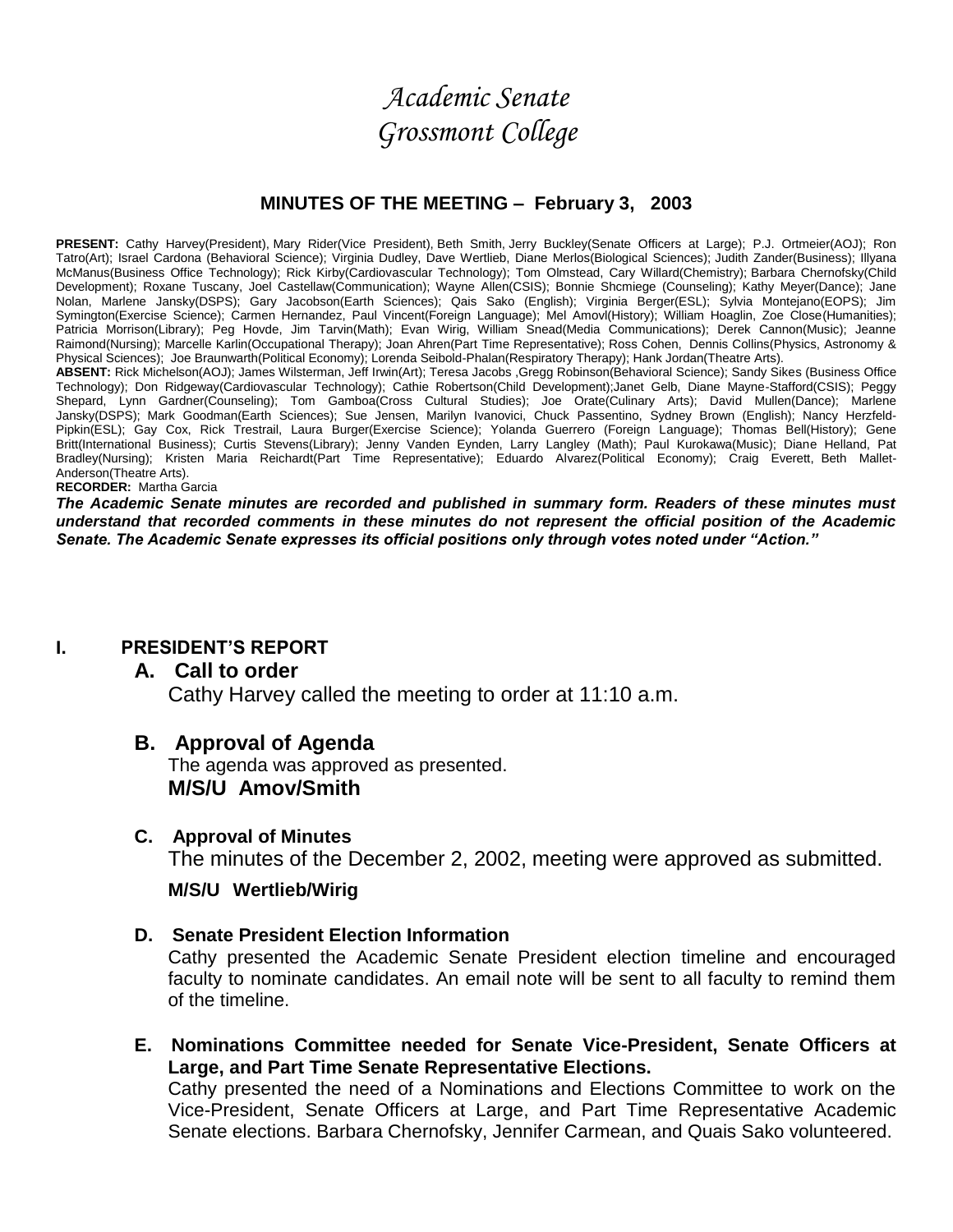# **F. Accreditation Update**

Mary Rider presented the need for the Academic Senate for California Community Colleges to work with local senates in the development of strategies and general guidelines to respond to the new accreditation standards. She distributed the New Accreditation Standards/Guidelines for the Field handout, a document generated by the statewide senate which includes guidelines developed by other community colleges to respond to the new standards. She asked senators to review the materials. It is anticipated that a faculty task force will be formed to further define student learning outcomes, a cornerstone of the new standards.

Peter White informed senators of a Student Learning Outcomes workshop that will take place on April 11, atMira Costa College. Bill Hoaglin, Roxanne Tuscany, Barbara Chernofsky, and Joan Ahrens are interested.

# **G. 2002 Exemplary Program Honorable Mention Award Recognition**

On January 13, 2003, Janice Johnson received the 2002 Exemplary Program Honorable Mention Award. Janice briefly explained the purpose of the award and her experience on being awarded. The Academic Senate congratulated her.

# **H. Other**

# **The following committees are in need of representatives:**

- The Americans with Disabilities Act (ADA) District Committee is in need of one Academic Senate representative.
- The Student Petitions Committee is in need of one instructional faculty representative**.**
- The Bookstore Committee is in need of two faculty representatives.

Cathy asked those interested in serving on any of the above committees to let her know as soon as possible.

# **II. ACTION ITEMS**

# **A. Committee Membership Endorsement**

- 1. Curriculum Committee
	- Sheri Guseman Communication & Fine Arts Division

**M/S/U Chernofsky/Montejano**

# **III. INFORMATION ITEMS**

# **A. Educational Master Plan Update**

# **Presented by Jerry Buckley and Beth Smith**

Jerry and Beth presented an update on the Educational Master Plan which will be webbased for the first time this spring. They guided the senators through the plan and responded to their questions. Beth shared the role of faculty in the planning process, and both Beth and Jerry stressed the importance of faculty participation in the Educational Master Plan planning process. Faculty was also reminded of the importance of the achievements and priorities sections of the Educational Master Plan.

# **B. State Budget Issues**

# **District Response**

# **Presented by Charleen McMahan**

Charleen presented two resolutions endorsed by the Board of Trustees: 03-013 – Resolution in support of equitable state funding for all community college students.